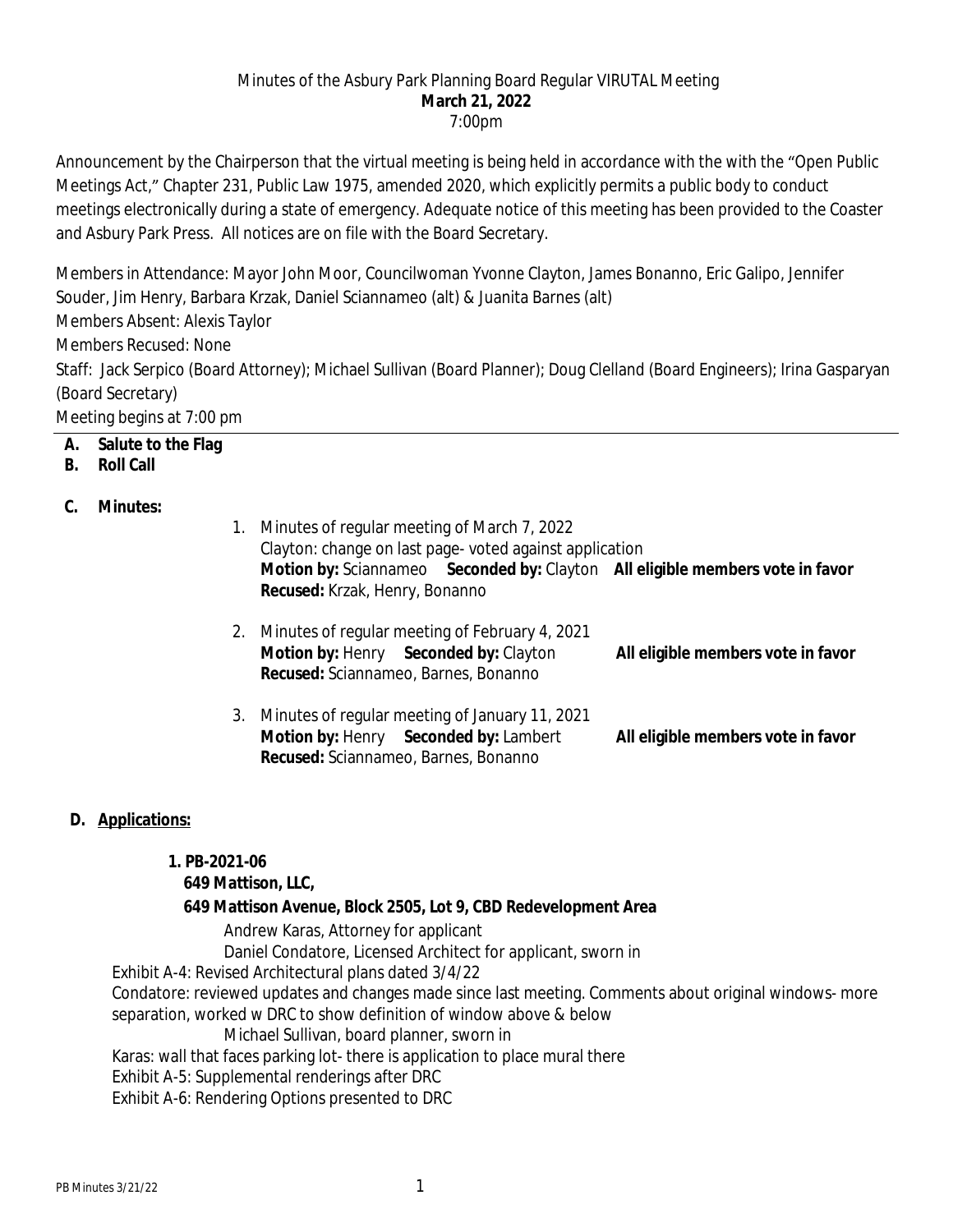Condatore: described options presented to DRC, 3 options. Strongest comments from DRC were want to make effort to bring everything together but everyone felt that didn't want to bring as much amount of glazing with more modern storefront. Showed renderings of exhibit A-5 that decided upon.

Karas: is all existing lighting going to remain

Condatore: yes

Krzak: since we have all here would like to hear from everyone else what they think about the

Sciannameo: understand that original elements are gone, think option 3 ties in to rest of building with lighter door

Krzak: all the DRC members said they did not want heavy mullions

Clayton: I agree w Dan. I think fan windows help continuity. With thinner door

Souder: Agree also

Barnes: I too like the thinner door & have Q- why is the last window all glass on bottom?

Henry: if look @ historic photos in CCH report, that was a window & this does not comply w UEZ guidelines Galipo: condition of front was changed far before this applicant. Could you describe how intend to create that

effect of mullions

Condatore: there are companies that will make a mullion recreation that will be applied. Not true separated windows

Lambert: think façade is a little too bare. How do horizontal bands

Moor: in general, to me the windows should be recessed like the rest of the building. Im not happy with the design and agree with other members.

Lambert: good comment maybe recess would allow

Condatore: I felt that under the DRC it went the direction of not having to replace the windows.

Karas: were trying to work with the board and DRC

Krzak: the question is what can we agree upon to move forward, were not going to go down that road again about the windows being replaced. Options are thinner door and mullions is one option. Other option is what was agreed to with the DRC.

Souder: option 2 which is what the DRC agreed upon

Lambert: so everyone agrees on the thinner doors, the fan option, and the horizontal band.

Krzak: in way of fairness should put a vote to agree on elements

Serpico: sounds to me that you're voting on 3 elements: 1- mullions 2-thinner doors 3- bands ornate or dental Moor: should we be taking any vote without public comment

Open to public Q's

Werner Baumgartner: what is current state of façade? What are exceptions variances?

Serpico: all design exceptions no variances.

Condatore: important to introduce more glazing along store front

Baumgartner:

Close Public Q's

Clelland: all of our concerns have been addressed. Main concern was we didn't want downspouts & verified that internal drainage will not go into street or sidewalk

Sciannameo: best of the world would be that original windows be replaced.

Serpico:

Karas: closing statements

Sciannameo: read from design guidelines. A number of us whether got building permit or not windows should be replaced

Krzak: that is something that should be discussed, is one of parts of request is to recess them. From what I understand when Condatore was asked if that was possible he said it was, is that correct Mr. Condatore? Condatore: yes, it would take significant amount of work, but its unfortunate that Killer pies finished their fit out and that would disrupt, but yes, possible.

Krzak: Does anyone else feel that should have more discussion about windows/doors recessed? Henry: I do. Comment about the flat windows not being desirable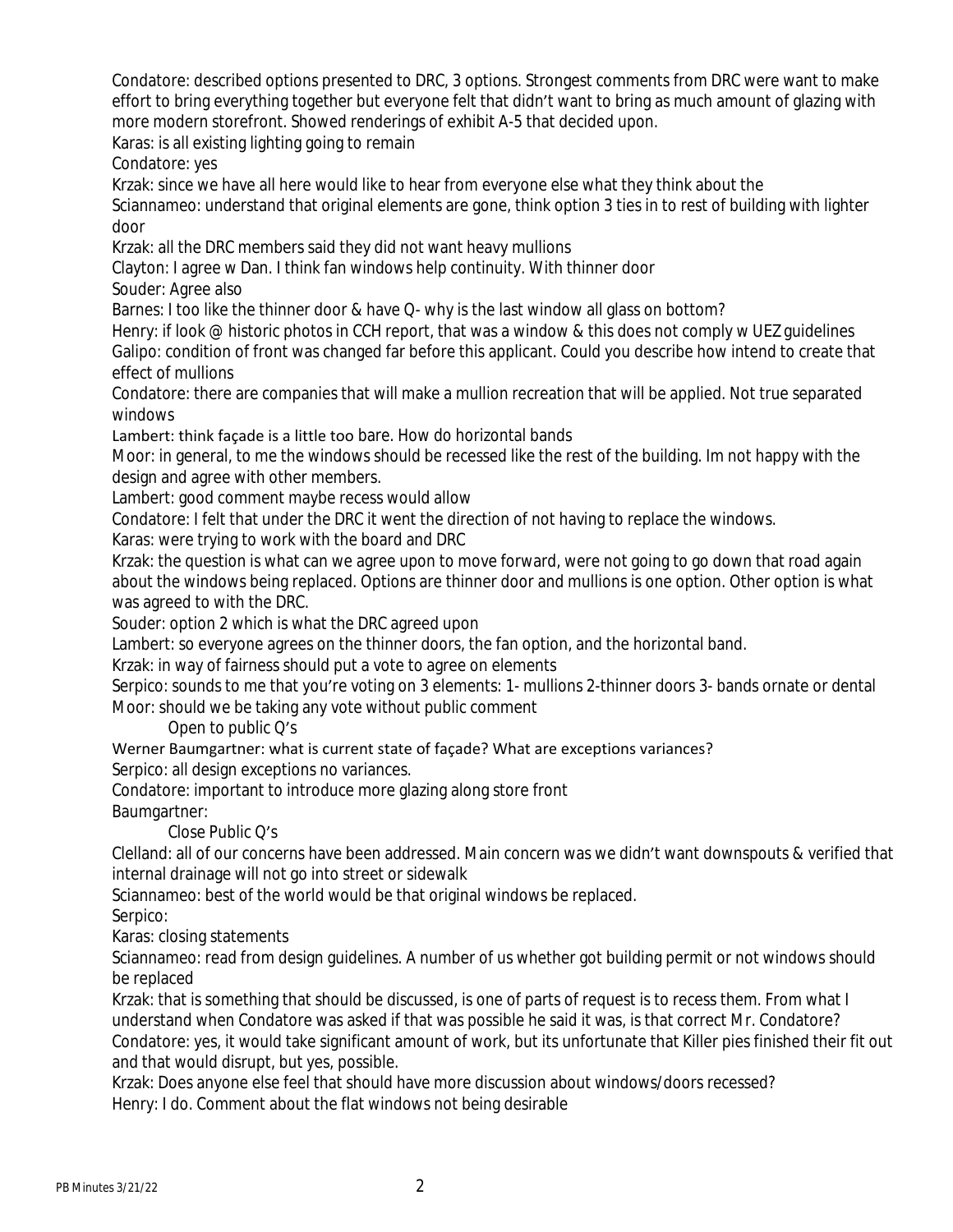Souder: I appreciate all work that applicant doing to work with the board. I always want to preserve the elements of the buildings left downtown to see if we can preserve as much of the historic character as possible. If process for this project had been different we'd be having a different conversation because there would be more elements left to preserve. Should look to see if option to recess windows would make such a difference. Krzak: I also feel that windows being recessed would really preserve some more of character, any discussion of how much

Condatore: I think the wall recesses but would have to rip out work already done by tenant and also delay tenant opening

Serpico: if going to ask applicant to go back to drawing board on that one element should makes sure other elements are put to rest.

Moor: I agree that windows & doors should be more recessed. No one has talked about addition at all. I have some problems w 3<sup>rd</sup> floor addition.

Serpico: we've never done this before where we've broken down the elements.

Moor: modifications with no input.

Lambert: you're correct.

Krzak: this is a very different type of application where things were done out of order

Serpico: I don't recommend that board splits everything up into parts. Look @ application as a whole.

Moor: just looks like too many windows too many squares looks like a shoebox on top of building.

Henry: I also thought were coming back to this to discuss. I agree about shoebox. Guidelines tell us to not mimic but make compatible. Color is different, no decorative elements, windows on upper floors supposed to be in alignment with bottom according to guidelines think should be addressed.

Karas: this is 3rd meeting wish this would have come up in previous meetings.

Krzak: I believe recommended that it was set back a bit more, color different, and windows modified. Karas: exactly and those changes were made

Barnes: I think because 3<sup>rd</sup> floor is different it pronounces the building below. It sets it off and makes the architecture much clearer.

Krzak: I agree and think it enhances building.

Clayton: not happy with the design of  $3<sup>rd</sup>$  floor

Daniel Condatore, architect, called back

Condatore: reviewed changes to 3rd floor floorplan & renderings. Think Juanita characterized what we did perfectly. By minimizing the addition, it emphasizes the original building. Lighter shade of brick sets itself into the sky to blend it in. Idea is not to make the top of building a showcase.

Moor: I understand why design chosen now and see this design.

Open to Public Q's

Werner Baumgartner: why casement windows? Are window square?

Condatore: rectangle tall ways, casement accentuates building

Motion to Open to Public Comment: Henry Second: Krzak Werner Baumgartner

Motion to close Public Comment: Henry Second: Sciannameo Krzak: regarding recessed doors and windows, have to come back, we have an agreement Serpico: as long as noticed that next meeting will be in person and everyone in attendance today knows we are covered and will not have to renotice

#### **Motion to carry application to 5/2/22 without further notice**: Krzak

**Seconded by:** Sciannameo All members vote in favor APPLICATION CARRIED

#### **E. Board Matters: Oath of Office**

1. **James Bonanno**- Class III member